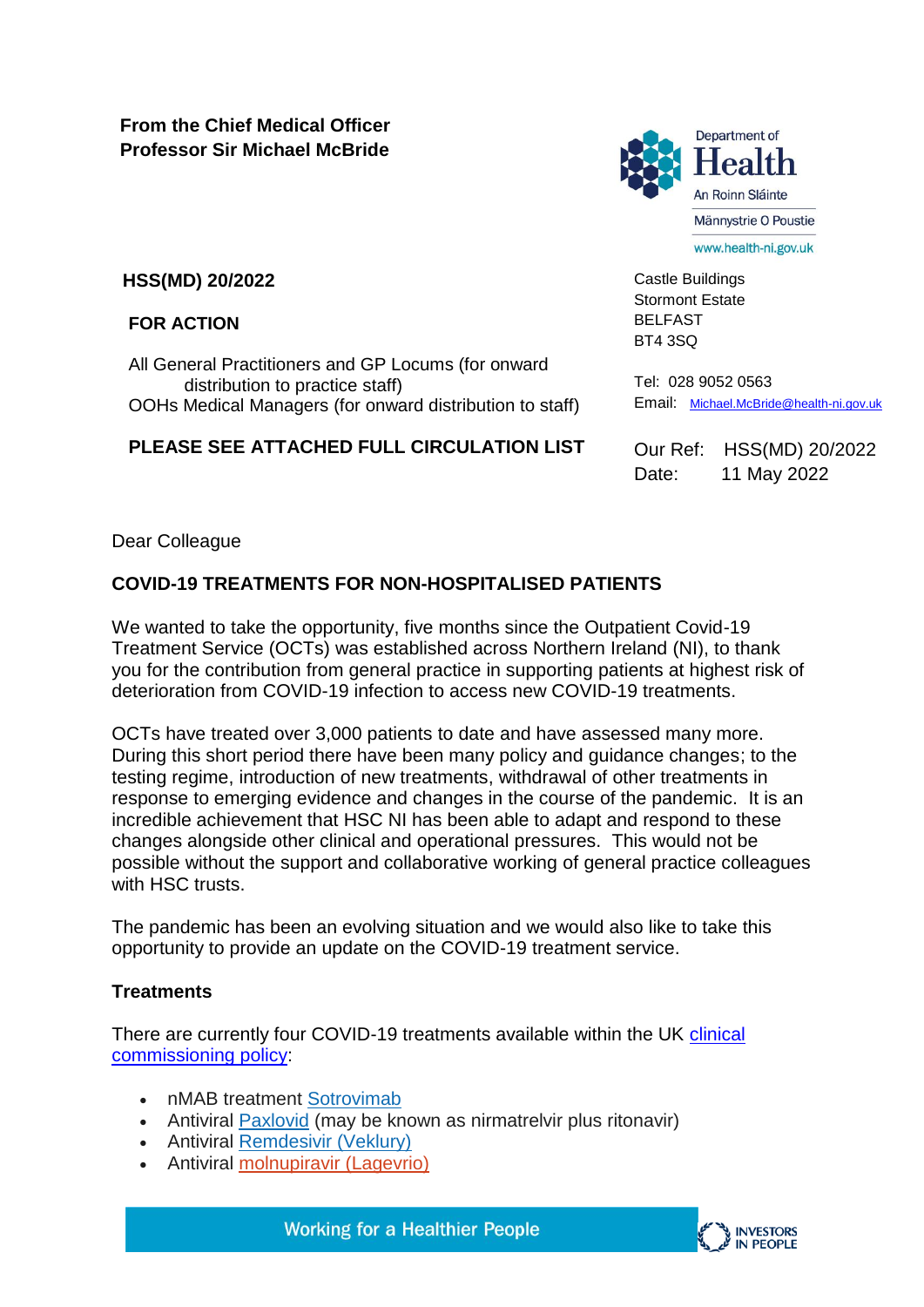# **Eligibility criteria**

Non-hospitalised patients are eligible for treatment with any one of the four medicines if:

- SARS-CoV-2 infection is confirmed by either:
	- o Polymerase chain reaction (PCR) testing OR
	- o Lateral flow test (registered via gov.uk or NHS 119)

AND

• Symptomatic with COVID-19<sup>1</sup> and showing no signs of clinical recovery

AND

 The patient is a member of a **'highest' risk group** (as defined in the [interim](https://www.health-ni.gov.uk/publications/interim-clinical-commissioning-policy-neutralising-monoclonal-antibodies-or-antivirals-non)  [clinical commissioning policy\)](https://www.health-ni.gov.uk/publications/interim-clinical-commissioning-policy-neutralising-monoclonal-antibodies-or-antivirals-non)

Treatment can be commenced within 5-7 days of symptom onset (see [interim clinical](https://www.health-ni.gov.uk/sites/default/files/publications/health/doh-interim-clinical-policy-antivirals.pdf.pdf)  [commissioning policy](https://www.health-ni.gov.uk/sites/default/files/publications/health/doh-interim-clinical-policy-antivirals.pdf.pdf) for further information).

Please continue to follow the referral process and the method to seek advice from OCTs clinicians as outlined in previous communication by the Strategic Planning and Policy Group (SPPG).

# **Testing**

The [announcement](https://www.health-ni.gov.uk/news/covid-19-testing-and-tracing-changing-northern-ireland) in relation to the continuation of free of charge lateral flow device (LFD) testing for the highest risk cohort reiterates the importance of the continued treatment offer for this patient group.

It is strongly recommend that everyone who is in a group who may be eligible for a COVID-19 treatment should obtain rapid lateral flow tests to keep at home in case they become symptomatic. Lateral flow tests are available from most community pharmacies in NI. In addition they can be ordered [online](https://www.gov.uk/order-coronavirus-rapid-lateral-flow-tests) for free delivery to patients homes or by calling 119.

Further testing advice for this highest risk group, including how to test and reporting the result, is available on [NI Direct Treatments for coronarvirus \(COVID-19\).](https://www.nidirect.gov.uk/articles/treatments-coronavirus-covid-19) This website will be kept up to date with current advice.



<sup>&</sup>lt;sup>1</sup> The clinical commissioning policy for COVID-19 treatments includes the following as symptoms of COVID-19: feverish, chills, sore throat, cough, shortness of breath or difficulty breathing, nausea, vomiting, diarrhoea, headache, red or watery eyes, body aches, loss of taste or smell, fatigue, loss of appetite, confusion, dizziness, pressure or tight chest, chest pain, stomach ache, rash, sneezing, sputum or phlegm, runny nose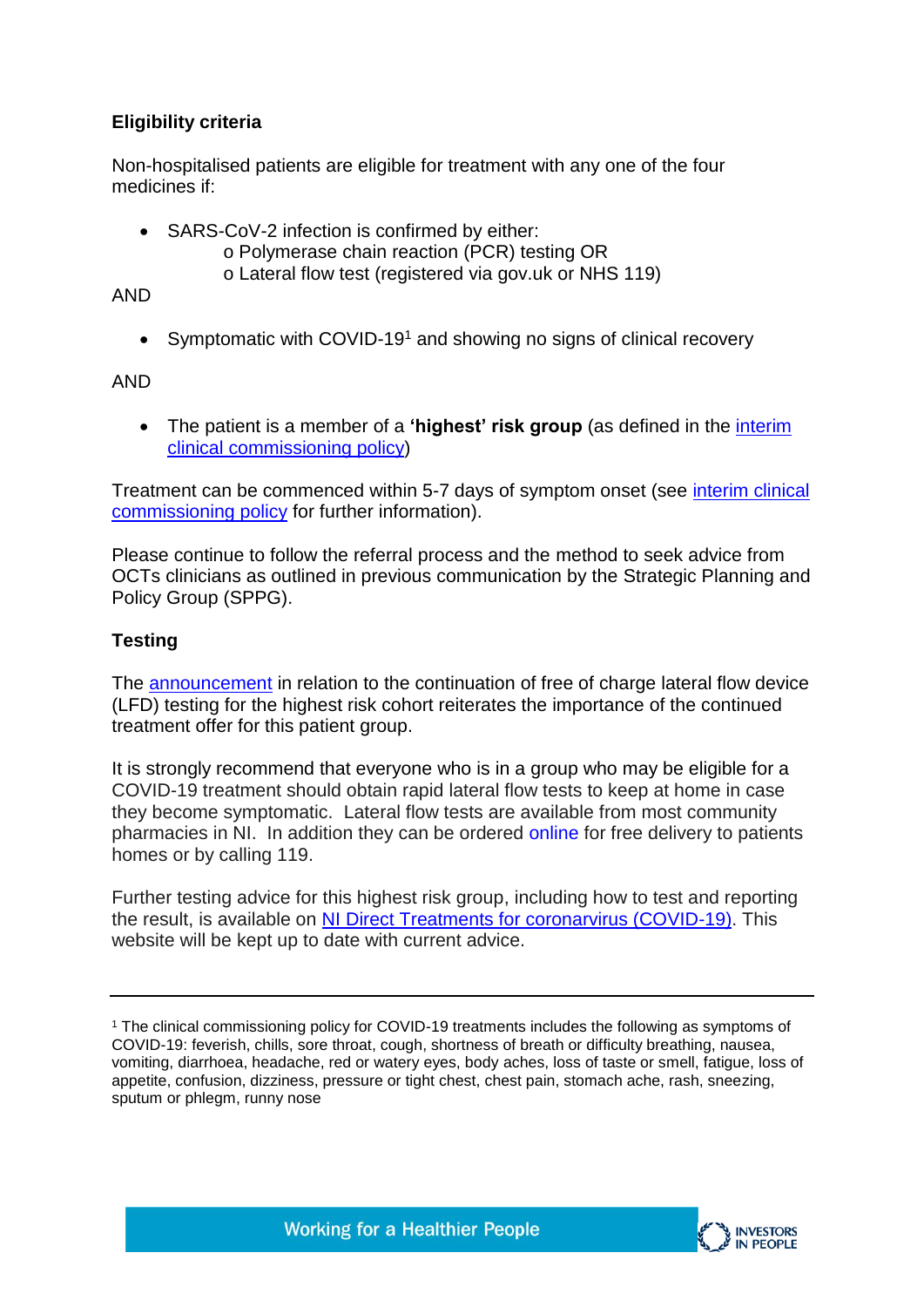### **Digital Identification of patients**

Patients having been identified previously as being in the 'Clinically Extremely Vulnerable (CEV)' group are not automatically eligible for COVID-19 treatment, as defined in the [clinical commissioning policy.](https://www.health-ni.gov.uk/publications/interim-clinical-commissioning-policy-neutralising-monoclonal-antibodies-or-antivirals-non) Currently we identify those at highest risk and eligible for COVID-19 treatments by a digital method, utilising data from GP systems as well as trust databases. This identification is reliant on accurate coding of health conditions and medication prescribed across HSC. The use of data in this way highlights the importance of good record keeping in general practice, as well as across our healthcare system to support patient care.

#### **Access to treatments for NI patients travelling within the UK**

Since April 2022, OCTs clinicians have had a mechanism to provide direct referral to an equivalent service in England, Scotland and Wales to ensure timely access to COVID-19 treatments for eligible NI patients travelling throughout the UK who test positive for COVID-19.

### **PANORAMIC study**

The PANORAMIC study has now recruited over 25,000 participants since opening on 8 December 2021, with over 1000 participants from NI. Recruitment for the antiviral Molnupiravir arm of the study closed on 27 April.

An additional antiviral, Paxlovid, is now being investigated in the study. Recruitment to the Paxlovid arm initially began, on 12 April in England only.

The Department of Health and Social Care is working with the PANORAMIC study team to develop plans for how Paxlovid could potentially become available through the study in NI in due course. Any updates will be communicated to general practice.

# **COVID-19 rapid guideline: Managing COVID-19**

We would like to remind GPs and GP OOHs of the National Institute for Health and Care Excellence (NICE guideline 191) [COVID-19 rapid guideline: Managing COVID-](https://www.nice.org.uk/guidance/ng191)[19.](https://www.nice.org.uk/guidance/ng191) Please ensure you are familiar with this guideline that covers the management of COVID-19 for children, young people and adults in all care settings. It brings together existing recommendations on managing COVID-19, new recommendations on therapeutics and is continually updated as new information emerges,

Finally, thank you again for your ongoing support managing patients with COVID-19 in the community.

Yours sincerely

Mudra, Blyg Er

Cothytonic

**PROF SIR MICHAEL McBRIDE MRS CATHY HARRISON Chief Medical Officer Chief Pharmaceutical Officer**

**Working for a Healthier People**